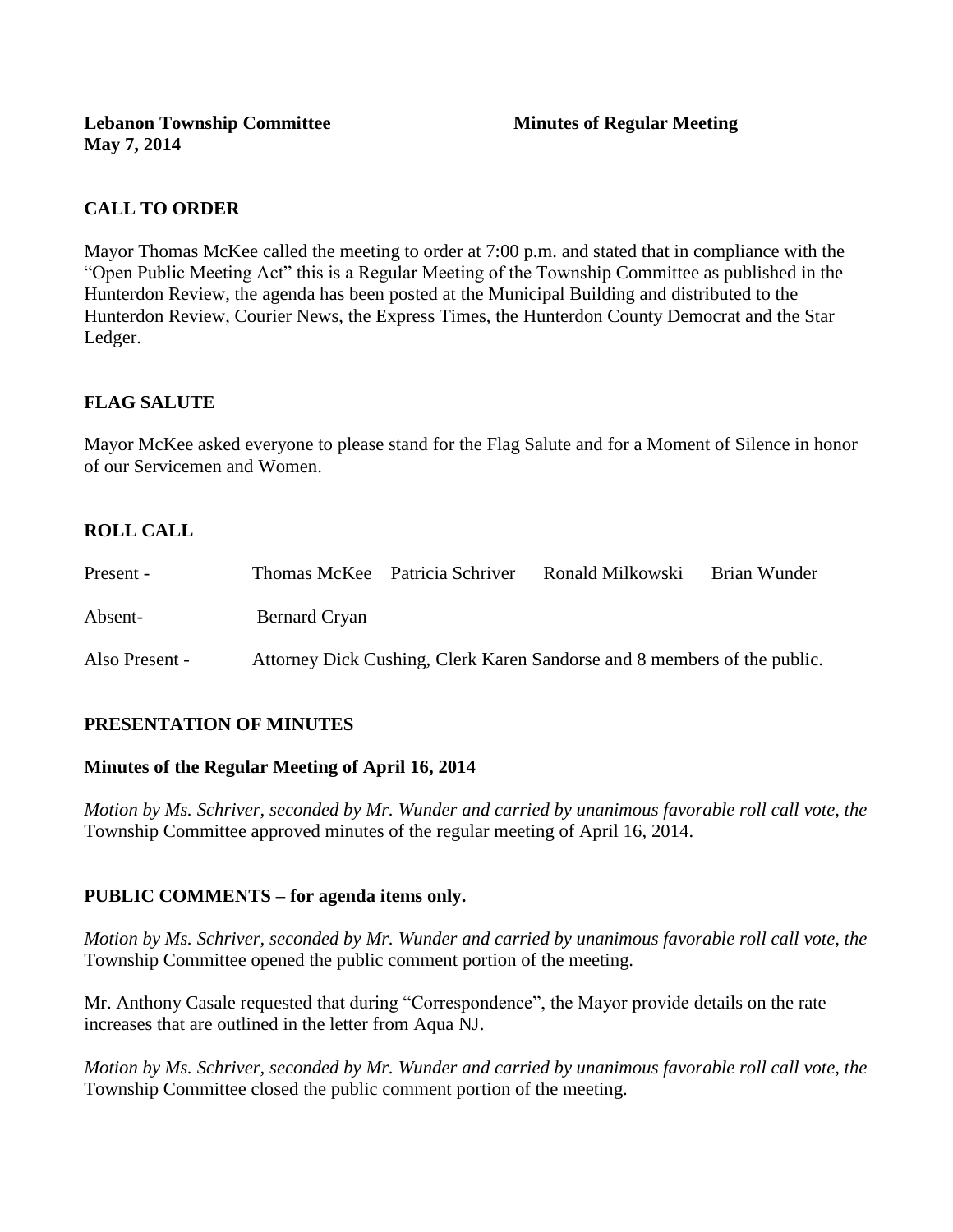LTCM 05/07/2014 Page 2 of 11

#### **ORDINANCES**

## **Ordinance No. 2014-04 - HIGHLANDS AREA LAND USE ORDINANCE**

### **Public Hearing**

*Motion by Mr. Wunder, seconded by Mr. Milkowski and carried by unanimous favorable roll call vote,* the public hearing for Ordinance No. 2014-04 was opened.

Mr. Hoffman asked for an explanation of the ordinance which the Mayor provided.

*Motion by Mr. Milkowski, seconded by Ms. Schriver and carried by unanimous favorable roll call vote,* the public hearing for Ordinance No. 2014-04 was closed.

*Motion by Ms. Schriver, seconded by Mayor McKee and carried by unanimous favorable roll call vote,* the Township Committee adopted Ordinance No. 2014-04 as attached.

#### **Introduction**

### **Ordinance No. 2014-05** *–* **HIGHLANDS AREA EXEMPTION**

*Motion by Ms. Schriver, seconded by Mr. Wunder and carried by unanimous favorable roll call vote, the* Township Committee approved Ordinance No. 2014-05 as entitled below.

## TOWNSHIP OF LEBANON COUNTY OF HUNTERDON ORDINANCE NO. 2014-05 HIGHLANDS AREA EXEMPTION **ORDINANCE**

Public Hearing to be held on June 18, 2014.

#### **2014 BUDGET INTRODUCTION**

#### **Resolution No. 35-2014 - Delay in Budget Introduction**

*Motion by Mr. Wunder, seconded by Ms. Schriver and carried by unanimous favorable roll call vote*, *the* Township Committee approved Resolution No. 35-2014 as written below.

## **TOWNSHIP OF LEBANON COUNTY OF HUNTERDON STATE OF NEW JERSEY RESOLUTION NO. 35-2014**

 WHEREAS, under provisions of N.J.S.A.40A:4-5, a municipality shall introduce the Local Municipal Budget no later than March 14 of the fiscal year; and,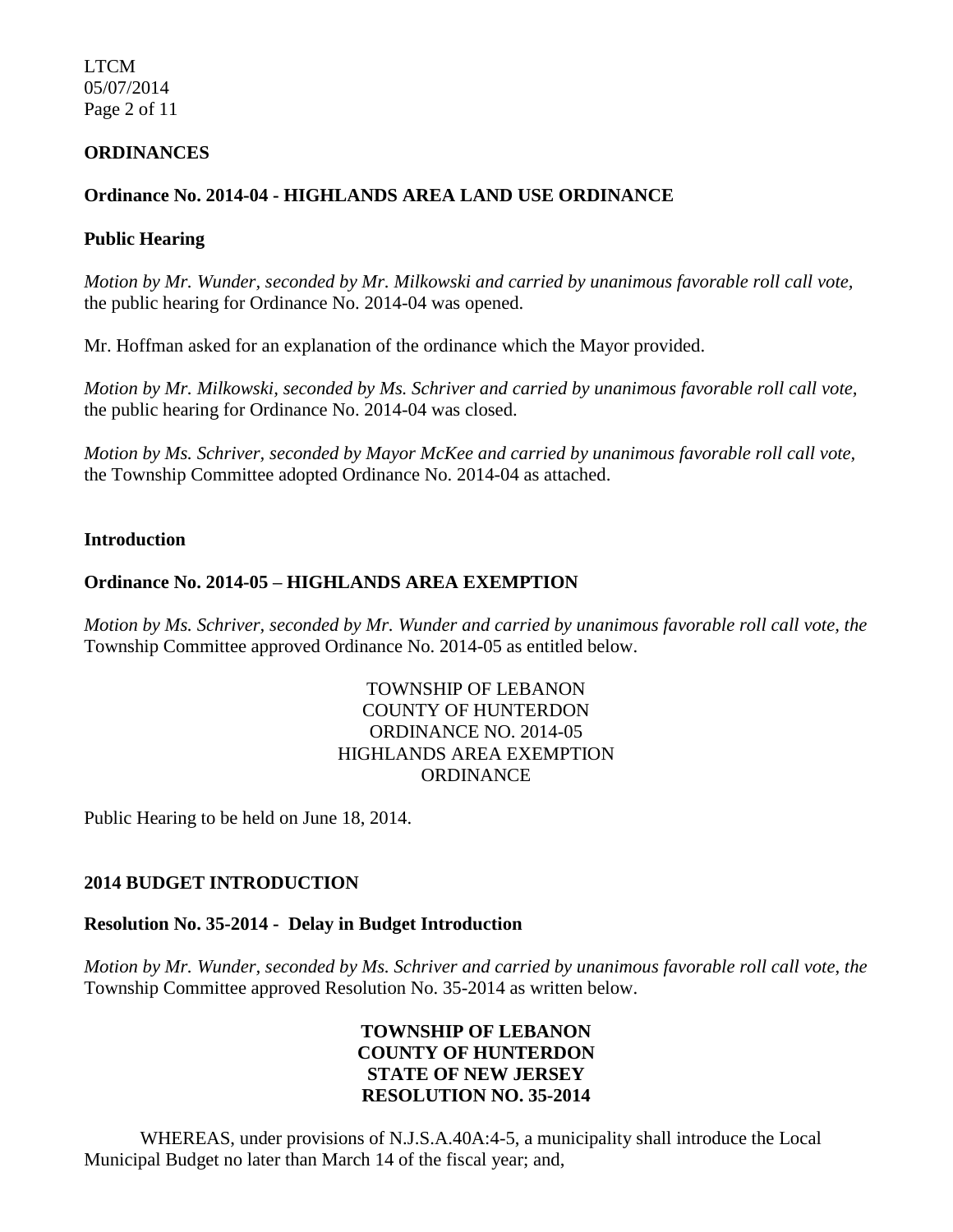LTCM 05/07/2014 Page 3 of 11

 WHEREAS, the Township of Lebanon has delayed the introduction of the 2014 Municipal Budget past the statutory deadline; and,

 NOW, THEREFORE BE IT RESOLVED, by the Township Committee of the Township of Lebanon, Hunterdon County, New Jersey, that the Township of Lebanon hereby petitions the Director of the Division of Local Government Services to allow a delayed introduction of the 2014 Lebanon Township Municipal Budget; and,

 BE IT FURTHER RESOLVED that a certified copy of this Resolution shall be forwarded to the Director of the Division of Local Government Services, 101 South Broad Street, P.O. Box 803, Trenton, New Jersey 08625-0803.

#### **Resolution No. 36-2014- Special Item of Revenue~**

*Motion by Ms. Schriver, seconded by Mr. Wunder and carried by unanimous favorable roll call vote*, *the* Township Committee approved Resolution No. 36-2014 as written below.

### **TOWNSHIP OF LEBANON COUNTY OF HUNTERDON STATE OF NEW JERSEY RESOLUTION NO. 36-2014**

WHEREAS, the 2014 Local Municipal Budget was introduced on the  $7<sup>th</sup>$  day of May, 2014; and, WHEREAS, during the fiscal year 2014 the Township of Lebanon has been allocated a state grant for various programs in the amount of \$64,175.00.

 NOW, THEREFORE BE IT RESOLVED, that petition be made herewith to the Director of the Division of Local Government Services that the 2014 Local Municipal Budget include a special item of revenue under the heading of "Special Items of General Revenue Anticipated with Prior Written Consent of Director of Local Government Services-Public and Private Revenues Offset with Appropriations:"

| Clean Communities Program-2014                         | \$22,846 |
|--------------------------------------------------------|----------|
| Clean Communities Program - Prior Year Unapprop.       | 3,387    |
| Drunk Driving Enforcement Grant – Prior Year Unapprop. | 1,910    |
| Recycling Tonnage Grant - Prior Year Unapprop          | 4,442    |
| Law and Public Safety - Prior Year Unapprop.           | 24,358   |
| Environmental Protection Grant - Prior Year Unapprop.  | 7,232    |
|                                                        | \$64,175 |

#### **Resolution No. 37-2014 – Special Item of Revenue ~**

*Motion by Ms. Schriver, seconded by Mr. Wunder and carried by unanimous favorable roll call vote*, *the* Township Committee approved Resolution No. 37-2014 as written below.

## **TOWNSHIP OF LEBANON COUNTY OF HUNTERDON STATE OF NEW JERSEY RESOLUTION NO. 37-2014**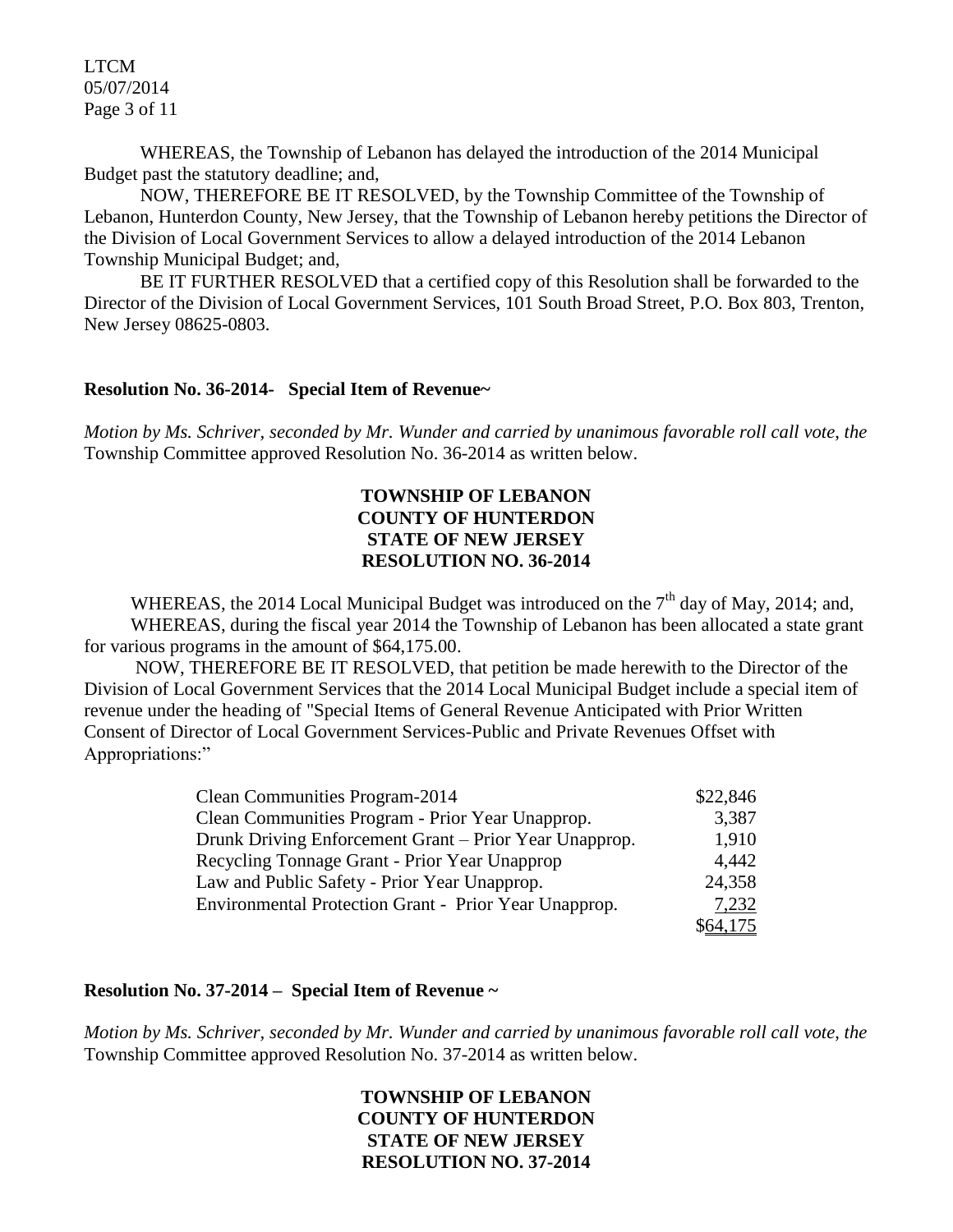LTCM 05/07/2014 Page 4 of 11

 WHEREAS, the 2014 Local Municipal Budget was introduced on the 7th day of May, 2014; and,

WHEREAS, during fiscal year 2014, the Township of Lebanon has been allocated a state grant for the Uniform Fire Safety Act in the amount of \$8,500.00.

 NOW, THEREFORE BE IT RESOLVED, that petition be made herewith to the Director of the Division of Local Government Services that the 2014 Local Municipal Budget include a special item of revenue under the heading of "Special Items of General Revenue Anticipated with Prior Written Consent of Director of Local Government Services-Other Special Items:

| Uniform Fire Safety Act | \$8,500             |
|-------------------------|---------------------|
|                         | $$ \frac{8,500}{ }$ |

#### **Resolution No. 38-2014 - Deferral of School Taxes**

*Motion by Mr. Wunder, seconded by Ms. Schriver and carried by unanimous favorable roll call vote*, *the* Township Committee approved Resolution No. 38-2014 as written below.

## **TOWNSHIP OF LEBANON COUNTY OF HUNTERDON STATE OF NEW JERSEY RESOLUTION NO. 38-2014**

WHEREAS, the provisions of C.63, P.L.1991 (The Supplemental Municipal Property Tax Relief Act) under Section 13 required municipalities whose school tax year is on a fiscal basis to defer twentyfive (25) per cent of the maximum allowable amount and anticipate it into their budget over a four (4) year period beginning in budget year 1991, and ending in budget year 1994 as additional Municipal surplus to offset the local property tax levy for local purposes; and,

WHEREAS, the provisions of C.63, P.L.1991 were amended in calendar year 1993 that changed the mandatory provision of the use of this deferred school tax to a permissive provision; and,

 WHEREAS, the revised provisions for electing to utilize the deferred school tax require the governing body to make such election by introduction of the municipal budget.

NOW, THEREFORE, BE IT RESOLVED by the Township Committee of the Township of Lebanon that election be made to defer school taxes as of December 31, 2013, and be reflected in the Annual Financial Statement for the year 2013 as follows:

|                                                                   | FY 13-14<br><b>SCHOOL LEVY</b> | <b>MAXIMUM AMOUNT</b><br>OF DEFER TAX |
|-------------------------------------------------------------------|--------------------------------|---------------------------------------|
| Regional School Tax                                               | \$5,279,455                    | \$2,639,728                           |
| TOTAL MAXIMUM DEFER TAX 12/31/13                                  |                                | 2,639,728                             |
| LESS – DEFER TAX $12/31/12$                                       |                                | 1,162,452                             |
| INCREASE IN MAXIMUM DEFER TAX<br>ALLOWABLE FOR CALENDAR YEAR 2013 |                                | \$1,477,276                           |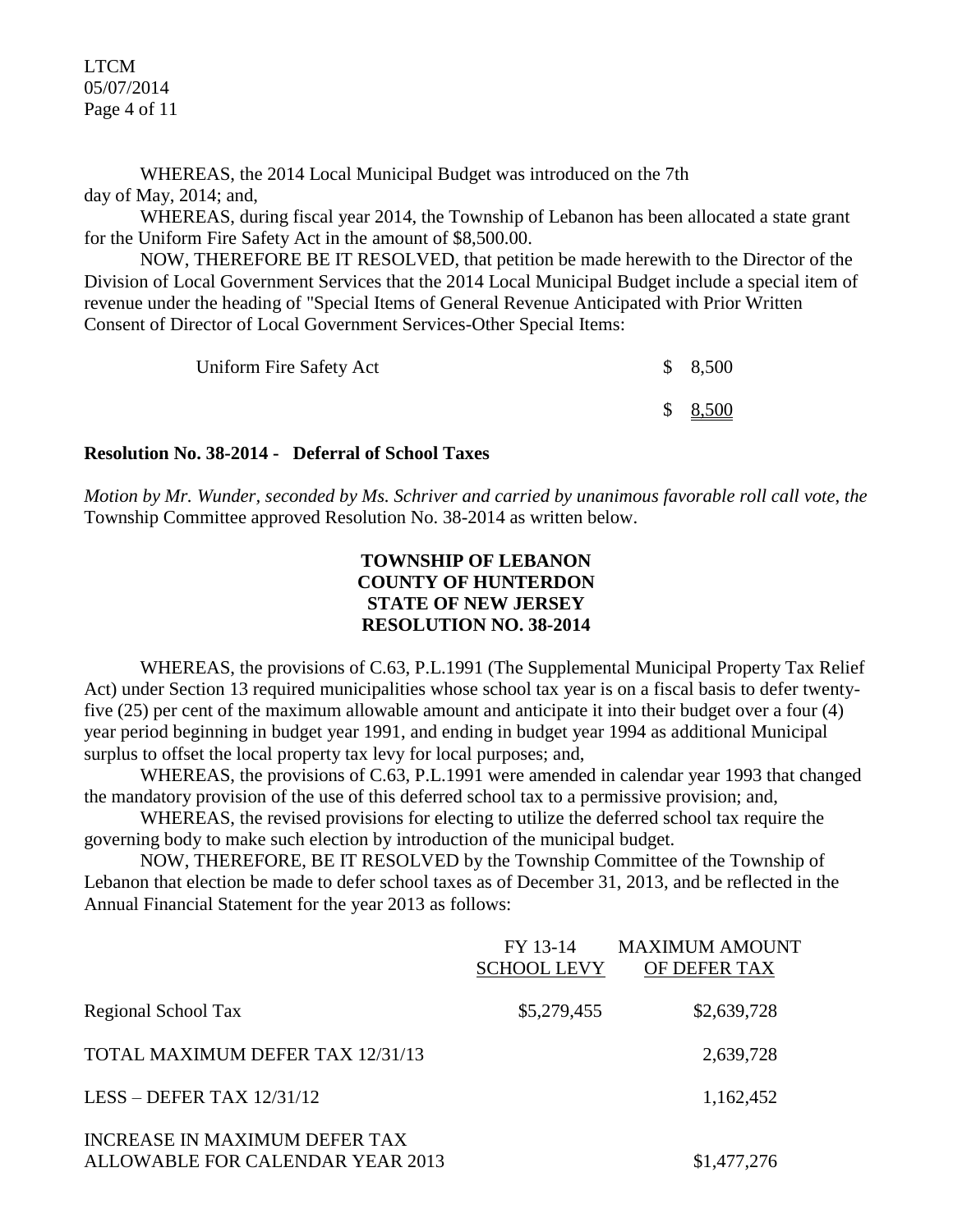#### ACTUAL AMOUNT INCREASE OF DEFERRED AT 12/31/13 \$500,000

### **Resolution No. 39-2014 - 2014 Municipal Budget Introduction**

*Motion by Mr. Wunder, seconded by Ms. Schriver and carried by unanimous favorable roll call vote*, *the* Township Committee approved Resolution No. 39-2014 as written below. AYES: 4 NAYS: 0 ABSENT: 1.

## **TOWNSHIP OF LEBANON COUNTY OF HUNTERDON STATE OF NEW JERSEY RESOLUTION NO. 39-2014**

WHEREAS, the Township of Lebanon is holding a meeting on May 7, 2014, for the purpose of introducing the 2014 Municipal Budget and conducting other matters; and,

 NOW, THEREFORE BE IT RESOLVED, by the Township Committee of the Township of Lebanon, Hunterdon County, New Jersey, that the Township of Lebanon hereby petitions the Director of the Division of Local Government Services that the 2014 Local Municipal Budget be introduced and approved on May 7, 2014.

#### 2014 LEBANON TOWNSHIP MUNICIPAL BUDGET

| 1,030,000.00<br>\$ |  |
|--------------------|--|
| 2,840,397.00       |  |
| 280,000.00         |  |
| 1,224,845.00       |  |
| \$5,375,242.00     |  |
| \$2,100,339.00     |  |
| 1,756,323.00       |  |
| 56,000.00          |  |
| 596,182.00         |  |
| 460,581.00         |  |
| 405,817.00         |  |
| \$5,375,242.00     |  |
| $$0.1662$ (Est.)   |  |
|                    |  |

#### **OLD BUSINESS**

#### **Planning Board Chairman Memo – Glen Gardner Quarry**

Mayor McKee stated that the Township Committee received a letter from the Planning Board Chairman. The letter provided an explanation of the process the Planning Board went through with respect to a Glen Gardner Quarry proposal. Mr. Michael Guida, of US Concrete, provided a presentation to the Township Committee and the Planning Board on February 4, 2014 regarding a proposed land exchange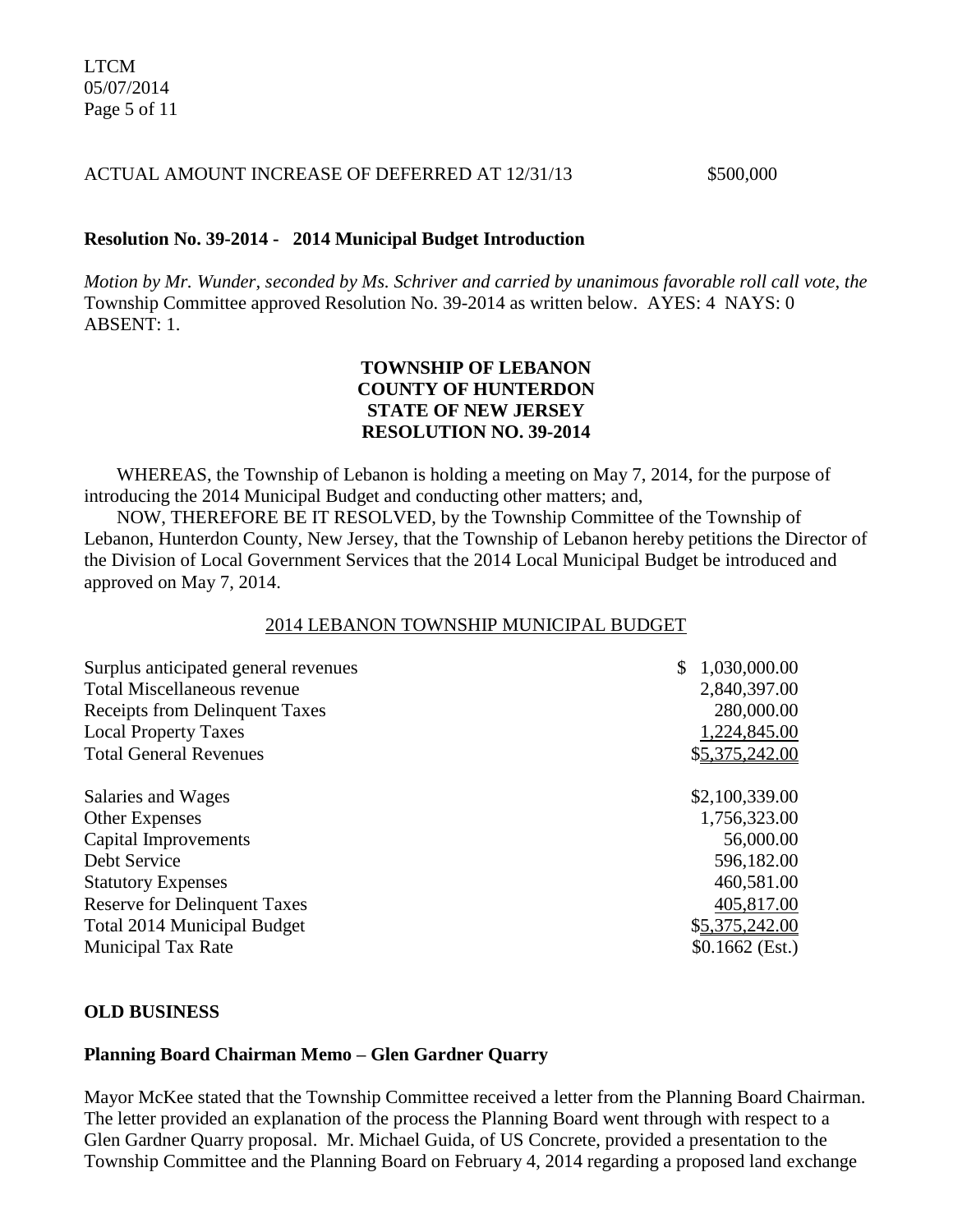LTCM 05/07/2014 Page 6 of 11

with the New Jersey Land Trust. Planning Board members also attended a Glen Gardner Council meeting at which time the proposal was discussed. The exchange would involve the transfer of 30.5 acres of preserved land, adjacent to the quarry and in Lebanon Township, to US Concrete. US Concrete would subsequently exchange 152.7 acres of the Hamburg Quarry site to the Land Trust. US Concrete has also proposed the restoration to the natural slope in the Lebanon Quarry as well as restoring the wildlife habitat. US Concrete has also proposed establishing a trust endowment in which it will deposit 10 cents per ton of aggregate removed from the Quarry which is estimated to amount to over 1 million dollars over the planned 20-25 year quarry life. Once the restoration is complete the remaining 59.5 acre property would be split between Lebanon Township and Glen Gardner and the adjacent 30.5 acres of land involved in the exchange will be offered to a public body for ongoing maintenance and use. The Planning Board has reviewed the proposal and endorses it as they feel that the exchange and the proposed restoration of the quarry will be beneficial to the Township. It would involve the preservation of lands and would also entail the restoration of quarry lands after the use is complete. The Planning Board feels that the proposal would be a benefit to the Township as opposed to the quarry remaining in its current state and the Township being placed in the position of the being responsible for the restoration of the land once the use is finished. The proposed land exchange will also be a benefit because a safe subsidy source will be acquired for the restoration. The Planning Board also stated that the proposal will also require use variance approval as an expansion of a non-conforming use or a zoning amendment to authorize the quarry. It may also be a beneficial for the Township to adopt an ordinance to govern quarry operations and restorations.

Mayor McKee stated that the matter has been moved from the Planning Board to the Township Committee and no further action has been taken at this time. The proposal will now be reviewed by the Committee. Mayor McKee noted that the Planning Board stated that the concept of the proposal is worth looking into, however; no letter of support will be sent out at this time.

Ms. Schriver stated that there is a long way to go on the matter. Ms. Schriver stated that she was surprised that the proposal was endorsed by the Planning Board at this time because a number of issues were discussed; such as speaking with someone with expertise in the area. Mayor McKee stated that he thinks that the Planning Board's concern is that if nothing is done with the quarry, what will become of it?

Attorney Cushing stated that if the Township has no interest in the proposal, they can make a vote to indicate that. If the Committee would like to receive additional information, they can form a subcommittee to look at the pros and cons. Attorney Cushing advised to establish an escrow account so the taxpayers do not have to cover the cost for land improvements.

Ms. Schriver stated that she finds it interesting that the Committee has not received any communication from the Land Trust stating their position on the proposal. Ms. Schriver noted that she thinks that the Committee should send a letter to the Land Trust requesting their thoughts on the matter. Attorney Cushing will send a letter to the Land Trust on behalf of the Township Committee.

Mr. Milkowski stated that he thinks that the Committee should look into adopting a quarry ordinance.

*Motion by Ms. Schriver, seconded by Mayor McKee and carried by favorable roll call vote*, *the* Township Committee authorized Attorney Cushing to draft a letter to the New Jersey Land Trust. The letter is to be signed by the Mayor. AYES: Schriver, McKee, Wunder ABSTAIN: Milkowski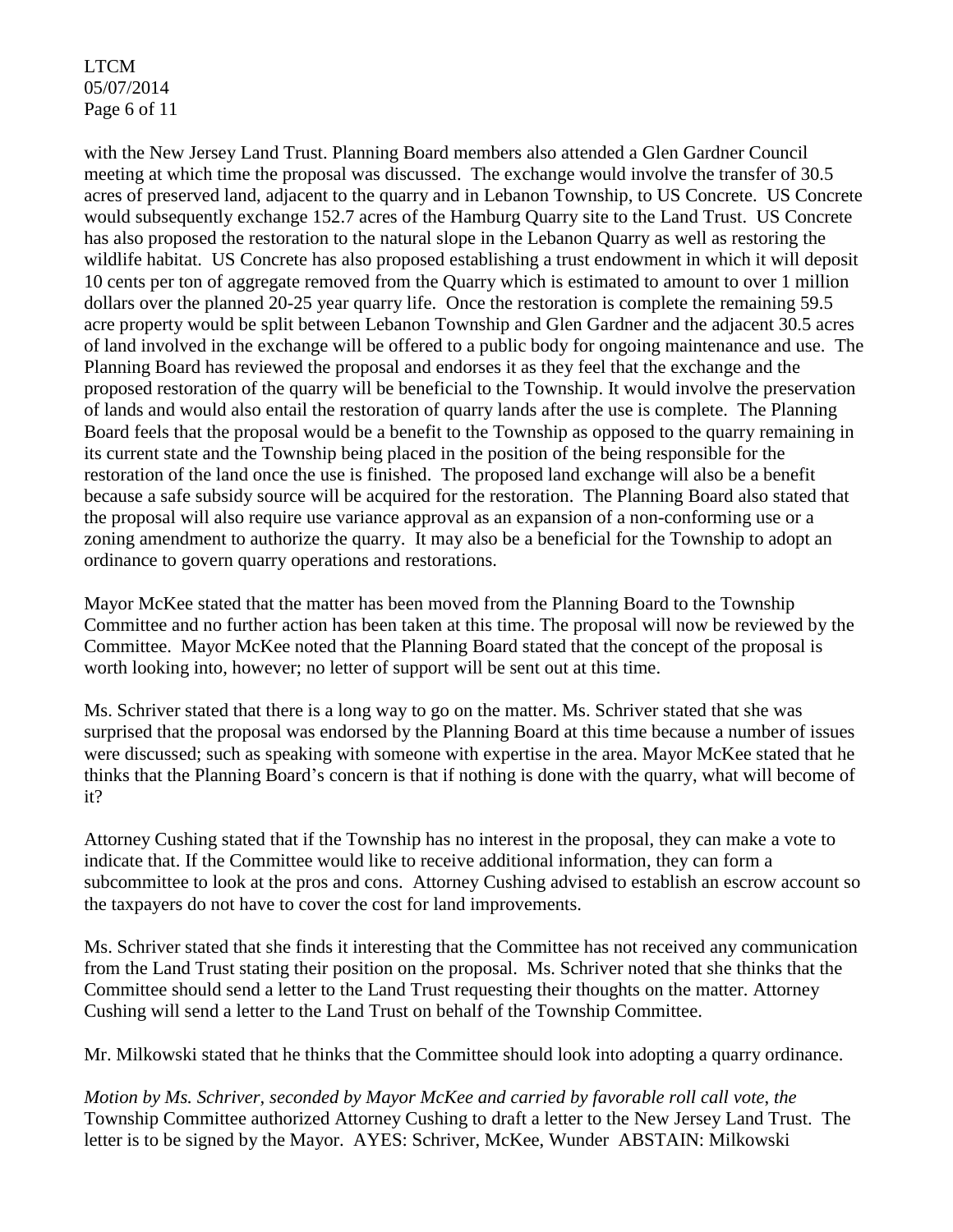LTCM 05/07/2014 Page 7 of 11

## **Cell Tower**

Attorney Cushing stated that the Cell Tower contracts are all executed and have been sent to the involved parties. At this time it is anticipated that Sprint is anxious to proceed. Once the process is moving forward the rent will be discussed. The Township's position has already been stated and the question of when the rent will be paid needs to be addressed.

### **Township Volunteer Appreciation Event**

The Township Committee discussed having a picnic in the Memorial Park in appreciation of the Township's Volunteers. The Committee would like to hold the event on June 27, 2014. The Clerk will find out if the date is available.

## **NEW BUSINESS**

### **Recreation Resignation – Joseph Maurizio**

*Motion by Ms. Schriver, seconded by Mr. Wunder and carried by unanimous favorable roll call vote*, *the* Township Committee accepted Mr. Maurizio's resignation with regret.

### **Hunterdon County Chamber of Commerce Memo – Hunterdon County Community Day**

The Hunterdon County Chamber of Commerce sent a memo to the Township Committee notifying them of the 1<sup>st</sup> Hunterdon County Community Day which will be held on Saturday, June 21, 2014 at the South County Park in Ringoes. The event will be held from 12:00 p.m. through the evening hours. The County is looking for involvement from Hunterdon County municipalities as well as local fire departments, rescue squads, public safety entities, businesses, non-profit organizations, civic groups, historic groups and many more, to celebrate all that is Hunterdon. There will be many exciting events throughout the day.

#### **Recycling Coordinator Memo – Township Wide Paper Shredding Event**

*Motion by Ms. Schriver, seconded by Mr. Wunder and carried by unanimous favorable roll call vote, the* Township Committee approved a Free Township Wide Paper Shredding Event to be held on September 20, 2014 from 9:00 a.m. to 12:00 p.m. in the front parking lot of the Municipal Building. The shredding will be done by Absolute Shredding at a cost of \$525.00.

## **Recycling Coordinator Memos – Garbage & Recycling Container Proposals**

#### **Garbage**

*Motion by Ms. Schriver, seconded by Mayor McKee and carried by unanimous favorable roll call vote,* the Township Committee approved a 3 year agreement with Republic Service for the Township facilities garbage containers at a cost of \$343.60 per month, with a 3% increase annually, and authorized the Mayor to sign. AYES: Schriver, McKee, Milkowski ABSTAIN: Wunder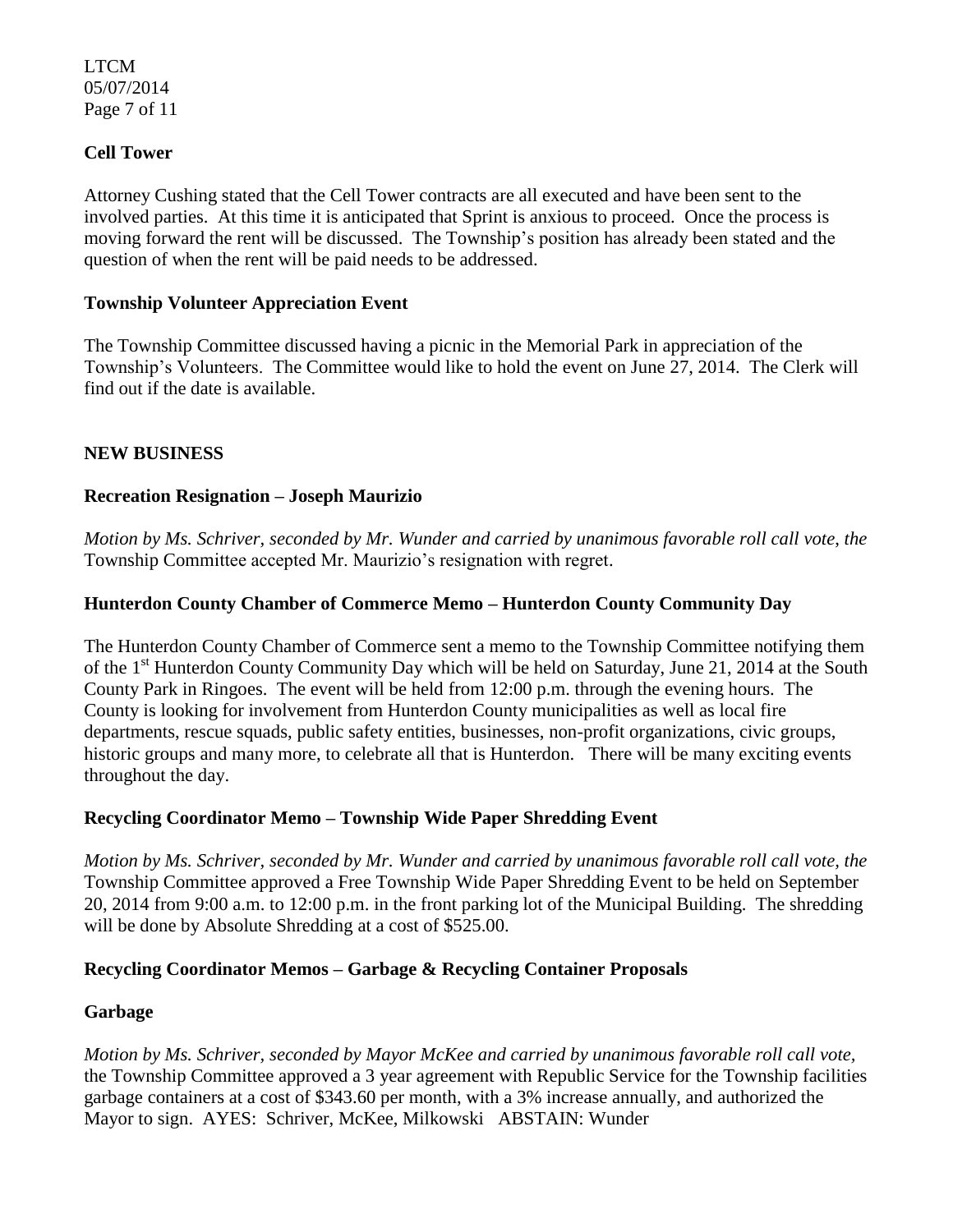LTCM 05/07/2014 Page 8 of 11

## **Recycling**

*Motion by Ms. Schriver, seconded by Mayor McKee and carried by unanimous favorable roll call vote*, the Township Committee approved an agreement with Republic Service for one 30 cubic yard container, once a month, for singlestream recycling, at a cost of \$195.00 per month and authorized the Mayor to sign. Dumpster is to be located at the Municipal Building.

### **Recycling Coordinator Memo –Electronics Collection Event**

The Township Committee discussed a proposal for a Township Electronics Collection Event. The cost would be \$1250.00. The Committee felt that it is too costly and would like additional information. The Clerk will ask the Recycling Coordinator to attend the next Committee meeting.

### **Raffle Application – NJ Center for Tourette Syndrome and Associated Disorders Inc**.

*Motion by Mr. Milkowski, seconded by Ms. Schriver and carried by unanimous favorable roll call vote*, the Township Committee approved a raffle license application for the NJ Center for Tourette Syndrome and Associated Disorders Inc. for an event to be held on June 8, 2014.

# **PRESENTATION OF VOUCHERS**

Committee Members provided a description of vouchers exceeding \$1000.00.

*Motion by Ms. Schriver, seconded by Mr. Milkowski and carried by unanimous favorable roll call vote,* the Township Committee approved the May 7, 2014 bill list in amount of \$ 921,217.39.

## **CORRESPONDENCE**

- a. ZBA Secretary Memo Zoning Board's Annual Report
- b. Township Historian's April 9, 2014 Meeting Minutes
- c. Aqua New Jersey, Inc. Seeking to Increase Certain Rates for Water Service

## **PUBLIC COMMENTS**

*Motion by Mr. Wunder, seconded by Ms. Schriver and carried by unanimous favorable roll call vote, the* Township Committee opened the public comment portion of the meeting at 8:25 p.m.

Mr. Anthony Casale questioned the invoice from Bayer Risse Engineering for an inspection of the defective floor at the DPW building. Mr. Casale thought that the contractor who constructed the building should pay for the repairs. Mr. Casale was informed that the engineer is analyzing the problem at this time.

Mr. Casale asked how many fire hydrants are in the Township. Mr. Milkowski stated that there are two.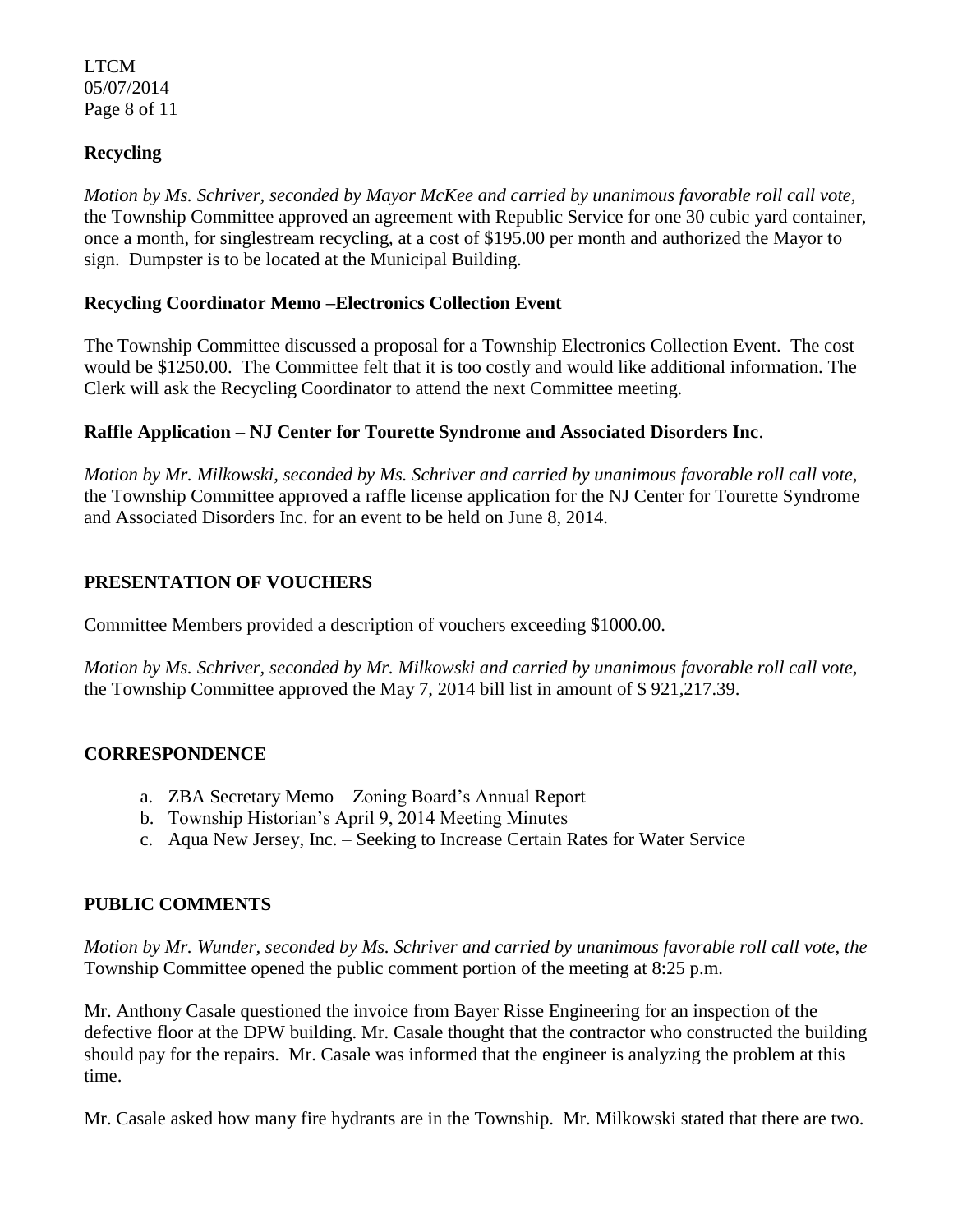LTCM 05/07/2014 Page 9 of 11

Mr. Casale stated that he is happy to hear that the Cell Tower Co-locator Agreement has been signed. Mr. Casale stated that relative to the rent, he feels that the commencement date should carry from the date that Nextel first signed the agreement.

Mr. David Shope was present to provide the Committee with documents relative to the Highlands and to state his concerns with the Highlands Ordinances. Mr. Shope feels that the Highlands devalues the resident's properties and is diminishing the value of the Township. Mr. Shope stated that a good portion of the Raritan Basin is not protected by the Highlands Act. Mr. Shope questions why the water that is downstream from the Highlands is not as valuable as the Highlands water. Mr. Shope informed the Committee of issues he has with an analysis that was conducted in 2001, in all NJ counties, in which ground water recharge, aquifer yield and nitrate dilution was measured using a procedure that is used nowhere else in the United States. Mr. Shope stated that he has information on the 2007 Agriculture Census. The 2012 report is still coming out but the preliminary facts show that in "earnings per acre", it appears to be the same as 2007 but possibly a little worse for the growers. Mr. Shope stated that if someone were to assume that agriculture is a "breadwinner" in the Township, they are mistaken. Mr. Shope stated to the Committee that he read the Township's Highlands Ordinances and has great angst with the "look back" provision in the Exemption Ordinance as the Highlands Council reserves the right to review any decisions made by the Committee.

Mr. Mark Laul stated that he was confused with the letter from the Planning Board Chairman. Mr. Laul, who is a member of the Planning Board, said that he was surprised that the letter did not say that the Board likes the concept of the proposal but wants more information. The Board needs the pros and cons on the environmental impact of proceeding with the plan or leaving things as they are. Discussion was held on the letter being sent from the Planning Board, with no review by the Board, prior to the Committee receiving it. Mr. Laul stated that a letter from the EOSC, on the Quarry matter, was reviewed by the EOSC prior to being disseminated.

Mr. Laul stated that he is glad to see that the Recycling Coordinator, JoAnn Fascenelli, is finally doing something after three years. Mr. Laul stated that for eight years the electronic recycling was managed by Jan Gibas. Mr. Laul stated that until last month JoAnn had not reached out to Jan to apologize for not calling her for her input and backing in the recycling process. Mr. Laul stated that with regard to the electronic recycling, they have always filled a box truck and more.

Mr. Laul recommended to the Committee that establishing a Grants Committee would be beneficial for the Township. Mr. Laul drafted a sample ordinance for the Township Committee to consider. The ordinance would enable the Township Committee to create a volunteer committee for community grants. Mr. Laul asked for the Township Committee to review the ordinance as they must act now for a group to be in place by next year.

*Motion by Mr. Milkowski, seconded by Ms. Schriver and carried by unanimous favorable roll call vote,* the Township Committee closed the public comment portion of the meeting at 8:44 p.m.

## **Resolution No. 40-2014 –Executive Session**

*Motion by Ms. Schriver, seconded by Mr. Wunder and carried by unanimous favorable roll call vote, the* Township Committee approved Resolution No. 40-2014 and convened in executive session at 8:45p.m.

## TOWNSHIP OF LEBANON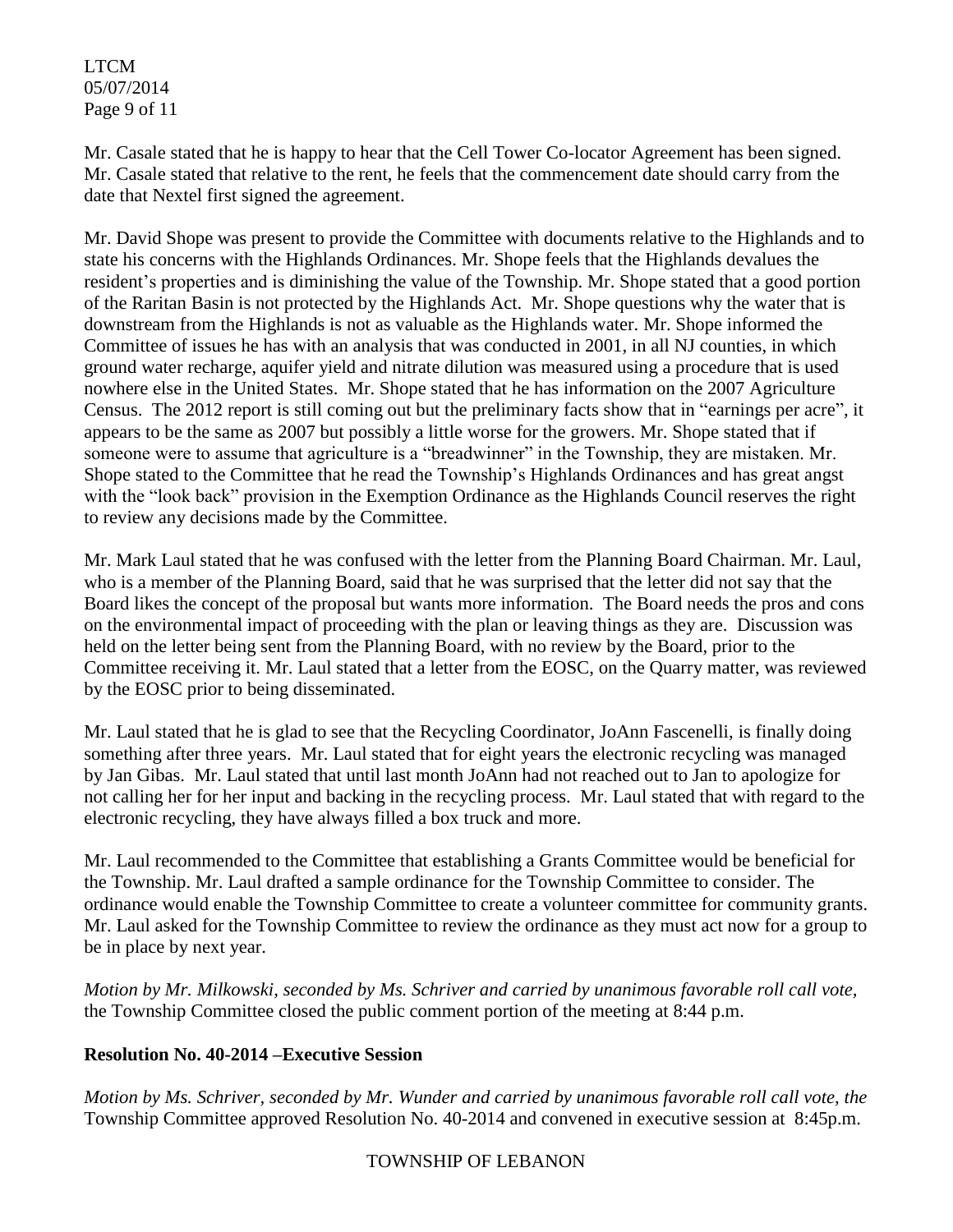### COUNTY OF HUNTERDON STATE OF NEW JERSEY RESOLUTION NO. 40-2014 RESOLUTION AUTHORIZING EXECUTIVE SESSION

WHEREAS, the Open Public Meetings Act; *N.J.S.A.* 10:4-6 *et seq*., declares it to be the public policy of the State to insure the right of citizens to have adequate advance notice of and the right to attend meetings of public bodies at which business affecting the public is discussed or acted upon; and

WHEREAS, the Open Public Meetings Act also recognizes exceptions to the right of the public to attend portions of such meetings; and

 WHEREAS, the Mayor and Committee find it necessary to conduct an executive session closed to the public as permitted by the *N.J.S.A*. 40:4-12; and

 WHEREAS, the Mayor and Committee will reconvene in public session at the conclusion of the executive session;

 NOW, THEREFORE, BE IT RESOLVED by the Mayor and Committee of the Township of Lebanon, County of Hunterdon, State of New Jersey that they will conduct an executive session to discuss the following topic(s) as permitted by *N.J.S.A*. 40:4-12:

\_\_\_\_\_\_A matter which Federal Law, State Statute or Rule of Court requires be kept confidential or excluded from discussion in public (Provision relied upon:

\_\_\_\_\_\_A matter where the release of information would impair a right to receive funds from the federal government;

\_\_\_\_\_\_A matter whose disclosure would constitute an unwarranted invasion of individual privacy;

A collective bargaining agreement, or the terms and conditions thereof (Specify contract:

 A matter involving the purpose, lease or acquisition of real property with public funds, the setting of bank rates or investment of public funds where it could adversely affect the public interest if discussion of such matters were disclosed; Real Estate Acquisitions

Tactics and techniques utilized in protecting the safety and property of the public provided that their disclosure could impair such protection;

\_\_\_\_\_\_Investigations of violations or possible violations of the law;

\_\_\_\_\_\_\_\_\_\_\_\_\_\_\_\_\_\_\_\_\_\_\_\_\_\_\_\_\_\_\_\_\_\_\_\_\_\_\_\_\_\_\_);

 X Pending or anticipated litigation or contract negotiation in which the public body is or may become a party; (The general nature of the litigation or contract negotiations is**: Shared Services and Centurion Litigation**

Professional Service Contracts\_\_\_\_\_\_. The public disclosure of such information at this time would have a potentially negative impact on the municipality's position in the litigation or negotiation; therefore this information will be withheld until such time as the matter is concluded or the potential for negative impact no longer exists.

 Matters falling within the attorney-client privilege, to the extent that confidentiality is required in order for the attorney to exercise his or her ethical duties as a lawyer; (The general nature of the matter is:

OR the public disclosure of such information at this time would have a potentially negative impact on the municipality's position with respect to the matter being discussed; therefore this information will be withheld until such time as the matter is concluded or the potential for negative impact no longer exists.*)*;

 $X$  Matters involving the employment, appointment, termination of employment, terms and conditions of employment, evaluation of the performance, promotion or disciplining of any specific prospective or current public officer or employee of the public body, where all individual employees or

 $\qquad \qquad ; \qquad$